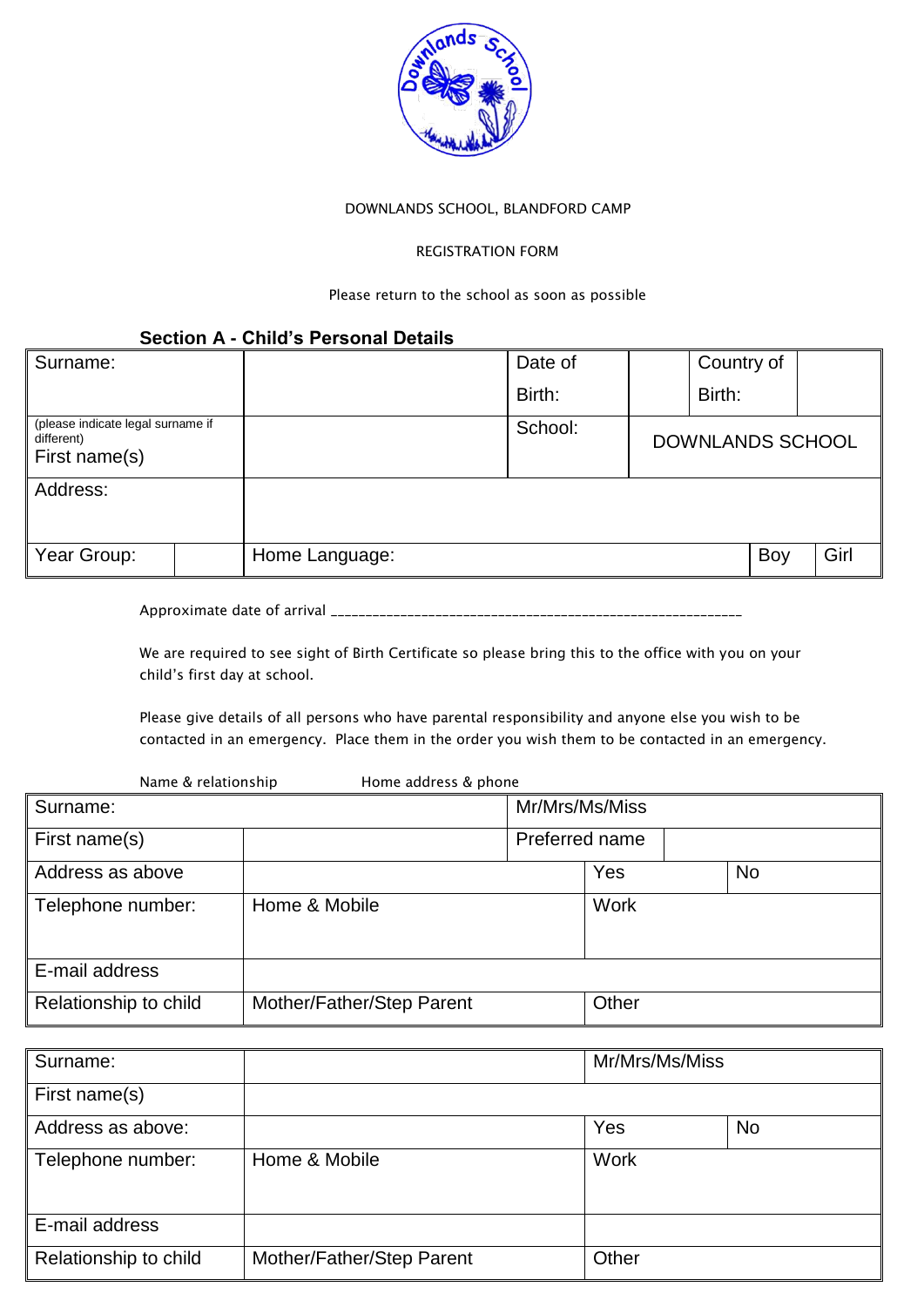| Names of any previous schools (with dates if possible) |
|--------------------------------------------------------|
|                                                        |
|                                                        |

I agree for my child's photo to be placed in the Garrison and school websites together with relevant personal portfolios.

(If there is any reason you do not wish to have your child photographed please inform us)

I agree for my child to take part in trips and walks around the garrison.

I agree for information to be shared with other professionals e.g. GP, Health Visitor, Speech Therapists, Portage and Army Welfare.

PRESCHOOL ONLY - I give permission for my child to have factor 50, UVA 5 sun cream reapplied for outdoor play during the summer months. Please apply sun cream to your child before their session.

Names of other children in family and dates of birth

Medical information (eg. Asthma, allergies etc) Please inform the school of name and address of Doctor as soon as you have registered with one.

| <b>Dietary</b>                                         |         |                                                                                                            |  |
|--------------------------------------------------------|---------|------------------------------------------------------------------------------------------------------------|--|
| Vegetarian Yes / No                                    |         |                                                                                                            |  |
| Dairy                                                  | Yes /No |                                                                                                            |  |
| Any other food groups to be avoided please list below: |         |                                                                                                            |  |
|                                                        |         |                                                                                                            |  |
|                                                        |         | Ethnic origin _______________________ Home language _____________________________ Religion _______________ |  |
| Nationality ______________________________             |         |                                                                                                            |  |
|                                                        |         |                                                                                                            |  |
|                                                        |         | Please write below any other information that you think we should be aware of.                             |  |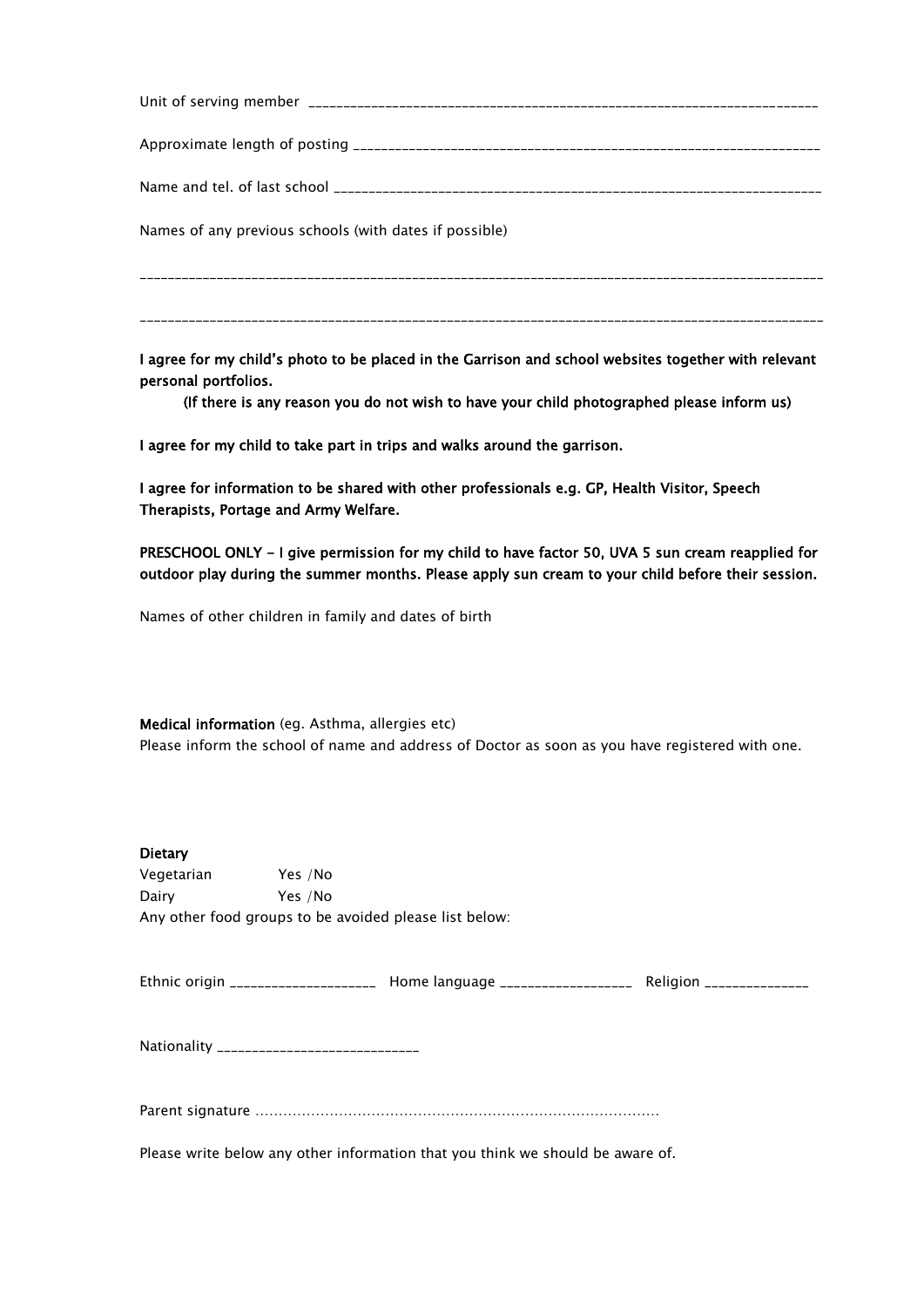Ethnic Background Record Form (based on the new National Population Census ethnic categories)

Pupil's name ………………………………

Class/Form ………………………………..

Our ethnic background describes how we think of ourselves. This may be based on many things, including, for example, our skin colour, language, culture, ancestry or family history. Ethnic background is not the same as nationality or country of birth.

The Information Commissioner (formerly the Data Protection Registrar) recommends that young people aged over 11 years old have the opportunity to decide their own ethnic identity. Parents or those with parental responsibility are asked to support or advise those children aged over 11 in making this decision, wherever necessary. Pupils aged 16 or over can make this decision for themselves.

Please study the list below and tick one box only to indicate the ethnic background of the pupil or child named above. Please also tick whether a parent or the pupil filled in the form.

|     | White          |                               |                        |                              |  |  |              |                  |   |
|-----|----------------|-------------------------------|------------------------|------------------------------|--|--|--------------|------------------|---|
|     |                | $\star$                       | <b>British</b>         |                              |  |  | □            |                  |   |
|     |                | $\star$                       | Irish                  |                              |  |  | П            |                  |   |
|     |                | $\star$                       |                        | Traveller of Irish Heritage  |  |  | $\mathbf{L}$ |                  |   |
|     |                | $\star$                       |                        | Gypsy/Roma                   |  |  | П            |                  |   |
|     |                |                               |                        | Any other White background - |  |  |              |                  |   |
|     |                |                               | $\star$                | White European               |  |  | П            |                  |   |
|     |                |                               | $\star$                | White Other                  |  |  | П            |                  |   |
|     | <b>Mixed</b>   |                               |                        |                              |  |  |              |                  |   |
|     |                | $\star$                       |                        | White and Black Caribbean    |  |  | П            |                  |   |
|     |                | $\star$                       |                        | White and Black African      |  |  | П            |                  |   |
|     |                | $\star$                       |                        | White and Asian              |  |  | $\mathbf{L}$ |                  |   |
|     |                | $\star$                       |                        | Any Other Mixed Background   |  |  | П            |                  |   |
|     |                |                               | Asian or Asian British |                              |  |  |              |                  |   |
|     |                | $\star$                       | Indian                 |                              |  |  | П            |                  |   |
|     |                | $\star$                       | Pakistani              |                              |  |  | П            |                  |   |
|     |                | $\star$                       |                        | Bangladeshi                  |  |  | $\Box$       |                  |   |
|     |                |                               |                        | Any other Asian background - |  |  |              |                  |   |
|     |                |                               | $\star$                | Nepali                       |  |  | П            |                  |   |
|     |                |                               | $\star$                | Other Asian                  |  |  | $\Box$       |                  |   |
|     |                | <b>Black or Black British</b> |                        |                              |  |  |              |                  |   |
|     |                | $\star$                       | Caribbean              |                              |  |  | П            | This information |   |
| was |                |                               |                        |                              |  |  |              |                  |   |
|     |                | $\star$                       | African                |                              |  |  | П            | provided by:     |   |
|     |                | $\star$                       |                        | Any Other Black Background   |  |  | П.           | Parent           | П |
|     | <b>Chinese</b> |                               |                        |                              |  |  | $\Box$       |                  |   |
|     |                |                               |                        | Any Other Ethnic Background  |  |  | П            | Pupil            | П |
|     |                |                               |                        |                              |  |  |              |                  |   |

I do not wish an ethnic background category to be recorded  $\Box$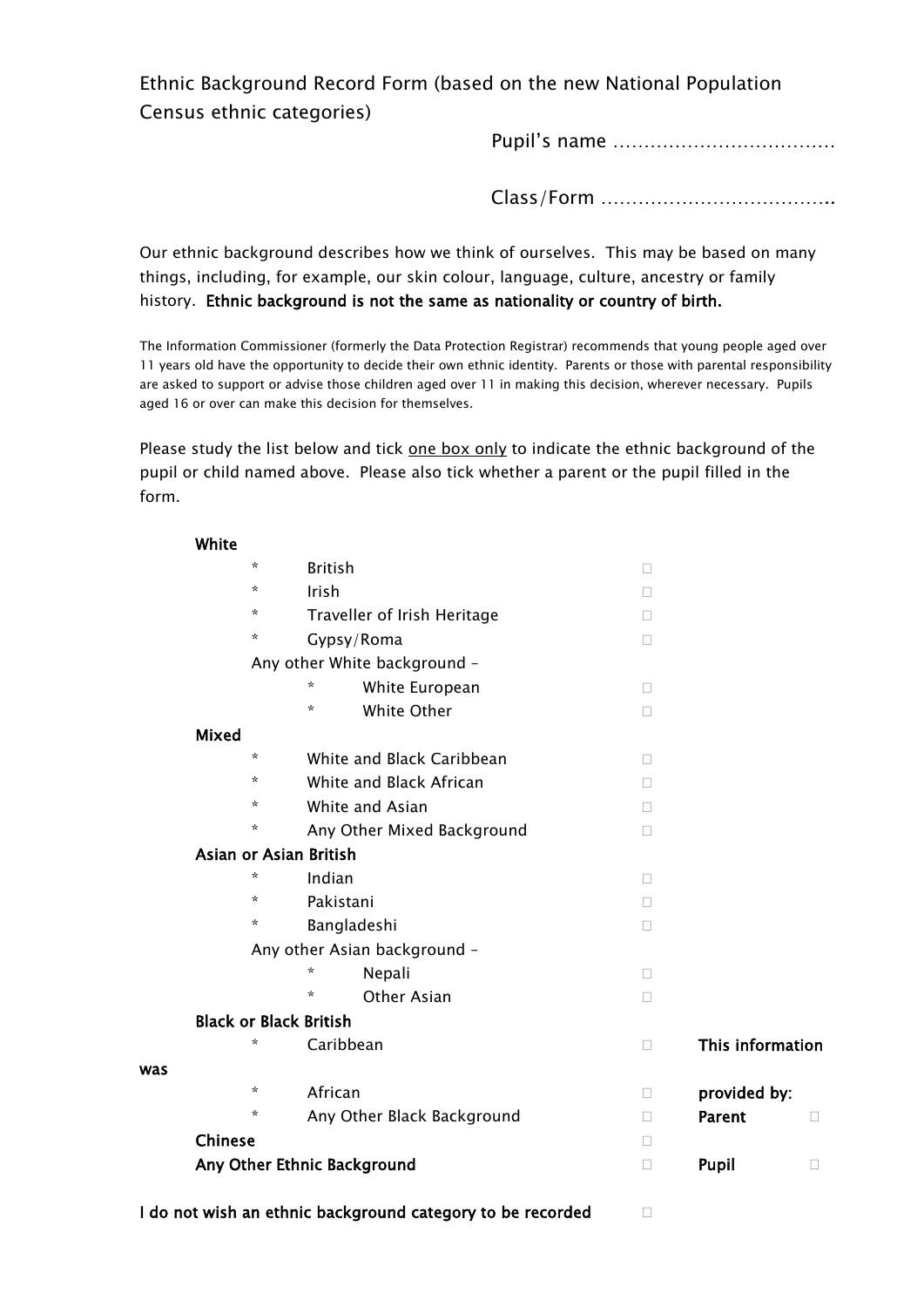Mother Tongue (Language) Record Form

Child's Name ………………………………………………

Class/Form …………………………………………………

Please study the list below and tick one box only to indicate the mother tongue (language) of the child named above.

Mother tongue is the language to which the child was initially exposed during early development. If the child was exposed to more than one language and these included English, then the other language should be taken to be the child's mother tongue.

| Bengali          |   |
|------------------|---|
| Cantonese        |   |
| English          |   |
| Greek            |   |
| Gujerati         |   |
| Hindi            |   |
| Italian          |   |
| Punjabi          |   |
| Portuguese       |   |
| Spanish          |   |
| Turkish          |   |
| Urdu             |   |
| Other            |   |
| (Please specify) | . |

(The other information you provide will help the school to ensure that all pupils have the opportunity to fulfil their potential. The statistics will not allow individual pupils to be identified. From time to time the information will be passed on to the Local Education Authority and the Department for Education and Skills (DfES) to contribute to local and national statistics and to enable effective monitoring of education provision. The information will also be passed on to future schools, to save it having to be asked for again.)

# Signature of Parent/Guardian

……………………………………………………………….

Name of Parent/Guardian (please print)

……………………………………………………………….

#### Date

………………………………………………………………………………………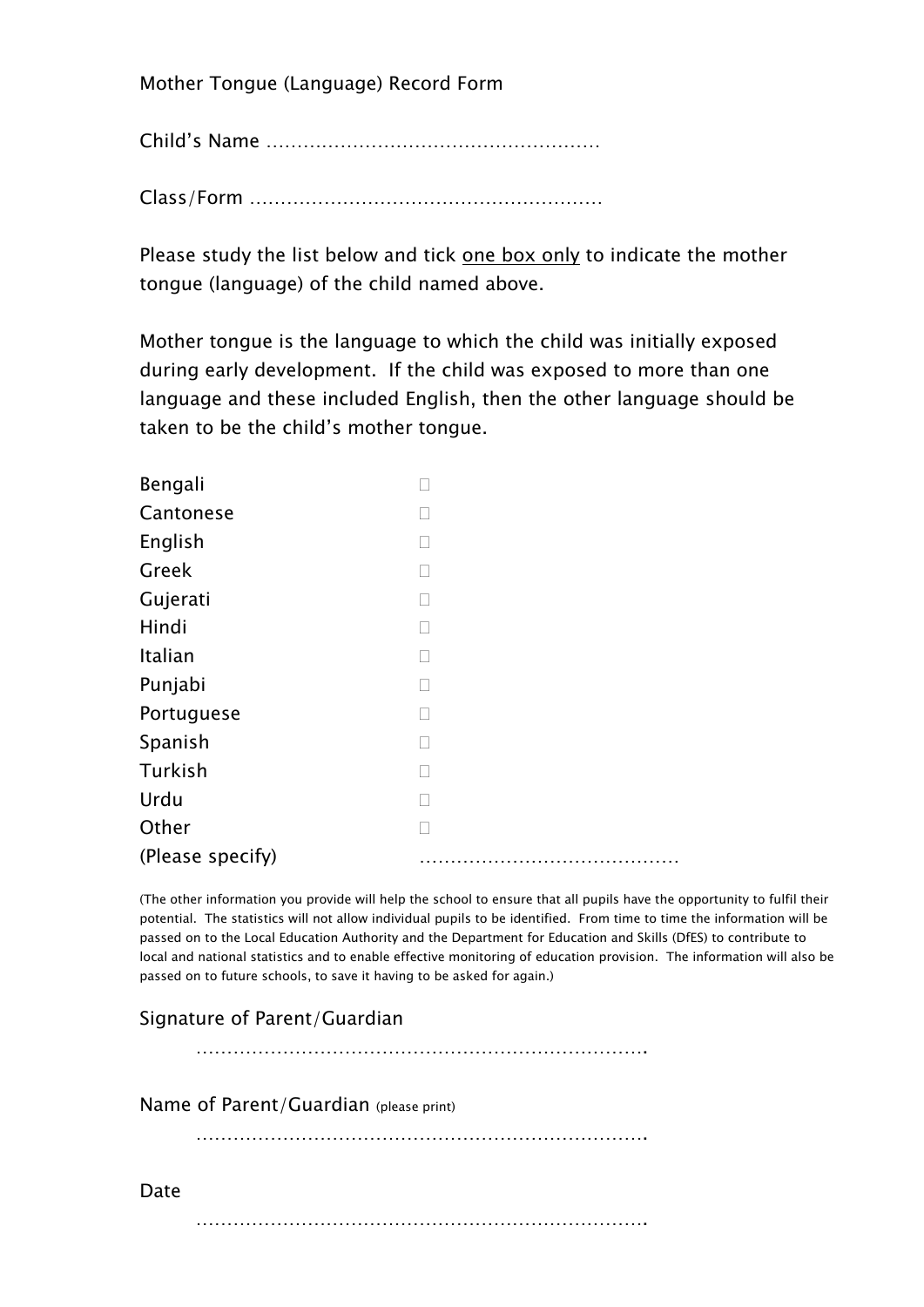# **Policy on School Uniform**

#### **1 Introduction**

1.1 It is our policy that all children should wear school uniform when attending school, or when participating in a school-organised event outside normal school hours.

#### **Uniform List**

Boys :– Grey trousers or grey shorts. Blue polo shirt School sweatshirt with Downlands logo – available from office. Grey or navy socks. Flat black shoes. No boots. No trainers. No open-toed sandals or jellies.

Girls :–

Grey trousers, skirt, pinafore or culottes. Light blue gingham dress in summer. Blue polo shirt.

School sweatshirt with Downlands logo or school cardigan with Downlands logo – available from office.

Plain navy or grey tights or white socks.

Grey or navy alice bands or plain bobbles may be worn in the hair. No headscarves, bows etc.

Flat black shoes. No boots. No trainers. No open-toed sandals or jellies.

#### **PE KITS MUST BE KEPT IN SCHOOL IN A DRAW STRING BAG**

PE kit for both boys and girls:-

Plain navy shorts – available from office.

Light blue t-shirt with Downlands logo – available from office.

Black plimsolls. If children from Y3,4,5 & 6 do not have plimsolls they can do indoor PE in bare feet.

All years require trainers for outside P.E.

They may wear a plain navy tracksuit or a school sweatshirt during cold weather.

For trainers to be worn with school uniform, on a regular basis, a note will be required from a doctor.

#### **2 Aims and objectives**

2.1 Our policy is based on the notion that a school uniform:

promotes a sense of pride in the school; engenders a feeling of community and belonging; is practical and smart; identifies the children with the school; is not distracting in class (as fashion clothes might be); makes children feel equal to their peers in terms of appearance: is regarded as suitable, and good value for money, by most parents; has been designed with health and safety in mind.

#### **3 Jewellery**

3.1 On health and safety grounds, we do not allow children to wear jewellery in our school. The exceptions to this rule are a single, **plain,** ear-ring stud in each pierced ear. We ask the children either to remove these before PE and games, or to cover them with a plaster (supplied from home).

A watch may be worn if the child can tell the time.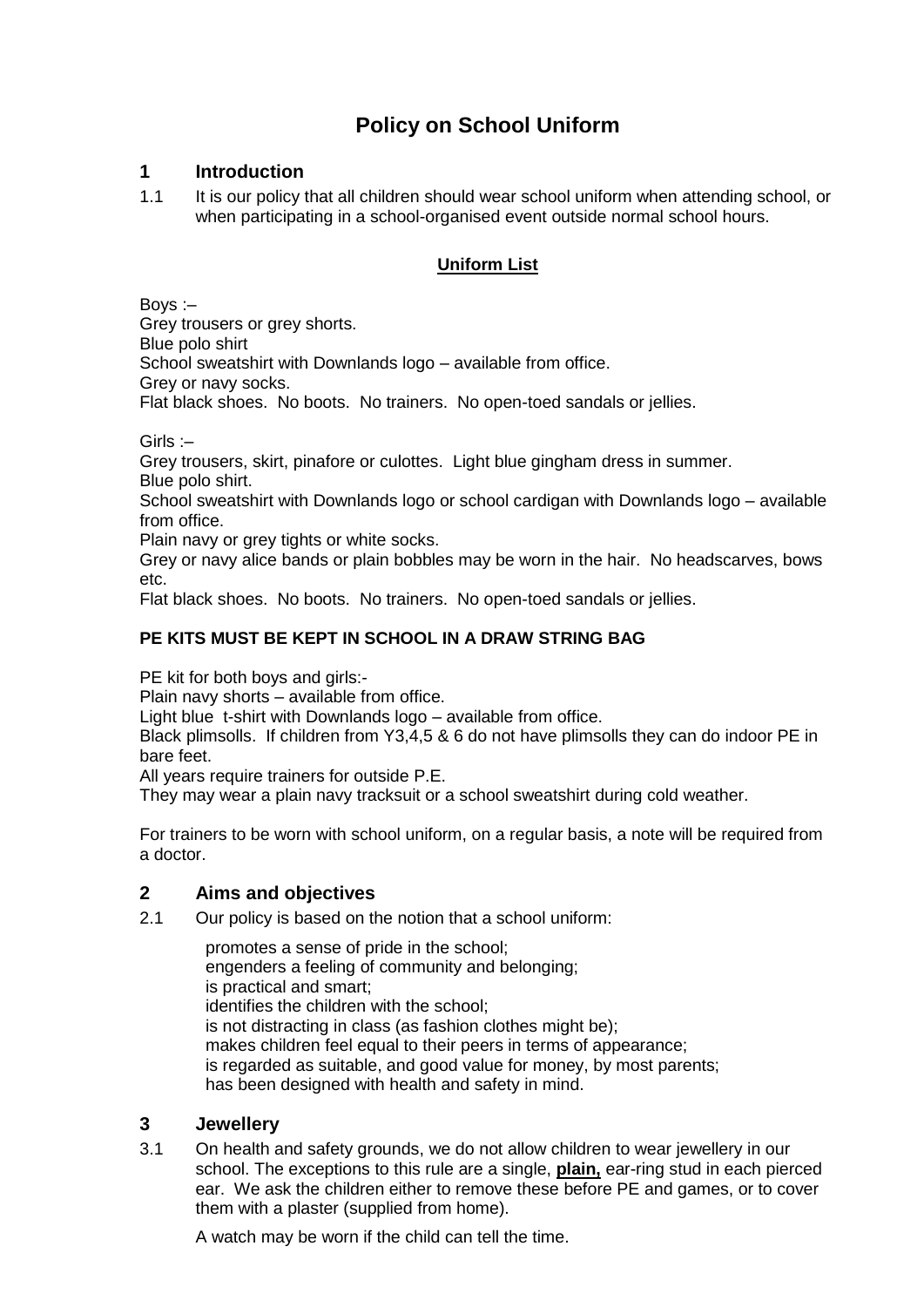#### **4 Hair**

4.1 The school does not permit children to have haircuts that could serve as a distraction to other children. (For example - mohicans and coloured hair.)

Long hair should be tied up, this is particularly important during PE.

#### **5 Footwear**

5.1 The school wants all children to grow into healthy adults. We believe that it is dangerous for children to wear shoes with platform soles or high heels in school, so we do not allow this. Neither do we allow children to wear trainers to school; these are appropriate for sport or as leisurewear, but are not in keeping with the smart appearance of a school uniform. We require all children to wear the types of shoe described in the uniform list.

#### **6 The role of parents**

- 6.1 We ask all parents who send their children to our school to support the school uniform policy. We believe that parents have a duty to send their children to school correctly dressed and ready for their daily schoolwork. Parents should ensure that their child has the correct uniform, and that it is clean and in good repair.
- 6.2 If any parent would like the school to modify the uniform policy, they should make representation, in the first instance, to the headteacher. The school welcomes children from all backgrounds and faith communities. If there are serious reasons, e.g. religious objections, why parents want their child to wear clothes that differ from the school uniform, the school will look sympathetically at such requests. Similarly, should an item of school uniform prove problematic for a pupil with disabilities, then parents are invited to draw this to the attention of the headteacher. The school will not treat pupils with disabilities unfavourably. Decisions on this will be at the headteacher's discretion.

## **7 The role of governors**

- 7.1 The governing body supports the headteacher in implementing the school uniform policy. It considers all representations from parents regarding this policy, and liaises with the headteacher to ensure that the policy is implemented fairly and with sensitivity.
- 7.2 It is the governors' responsibility to ensure that the school uniform meets all national regulations concerning equal opportunities, and that our school uniform policy is consistent with our policy on equal opportunities.
- 7.3 Governors ensure that the school uniform policy helps children to dress sensibly, in clothing that is hardwearing, safe and practical.

## **8 Monitoring and review**

- 8.1 When monitoring this policy, through its committee work, the governing body will:
	- consider with the headteacher any requests from parents for individual children to have special dispensations;

require the headteacher to report to the governors on the way in which the policy is being implemented.

8.2 This policy will be reviewed by the governing body every two years, or earlier if considered necessary.

February 2018